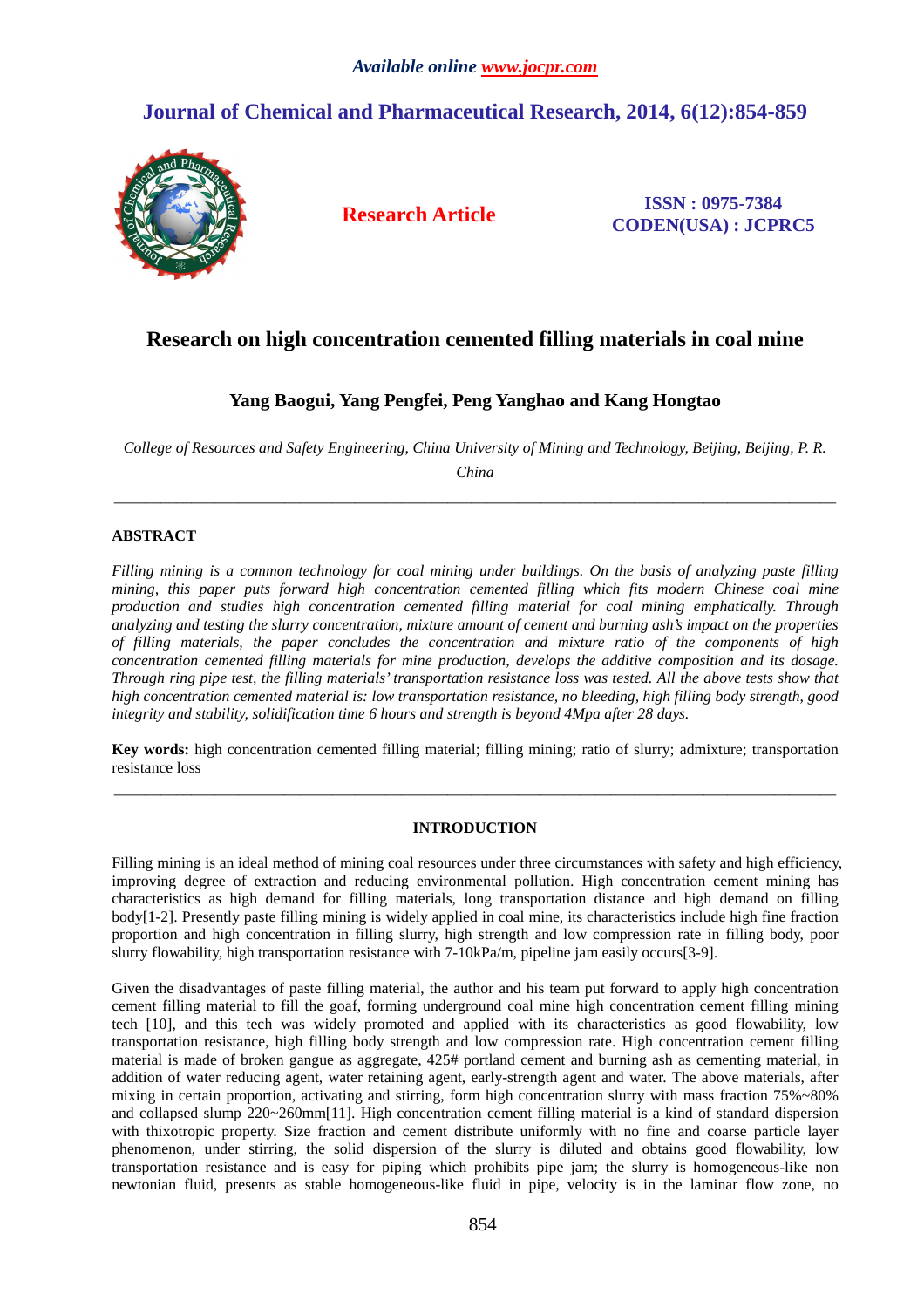segregation and precipitation in the transportation process, when slurry arrives in filling point, it doesn't bleed and obtains early-strength property; fine fraction material proportion increases obviously, specific surface area increases, porosity and compression rate decrease, the filling body obtains high strength, integrity and stability, the load-bearing function is made full use of, the roof and rock stability is maintained, the above properties adapt to the requirements of filling materials in coal mining, high concentration cement filling material has a broad application prospect in the future. Thus, adjusting the relation of the components and choosing the proper mixture ration and admixture is significant for this method's promotion and application.

*\_\_\_\_\_\_\_\_\_\_\_\_\_\_\_\_\_\_\_\_\_\_\_\_\_\_\_\_\_\_\_\_\_\_\_\_\_\_\_\_\_\_\_\_\_\_\_\_\_\_\_\_\_\_\_\_\_\_\_\_\_\_\_\_\_\_\_\_\_\_\_\_\_\_\_\_\_\_*

#### **EXPERIMENTAL SECTION**

1 Influence of ratio on the high concentration filling body properties

The raw materials of the test include 425# ordinary portland cement, gangue provided by coal mine and burning ash provided by nearby power plant, the 3 materials are made into slurry with water under normal temperature. After stirring, the stirred slurry is placed in the 100mm×100mm×100mm standard metal mould and form several groups of standard test mould. After 1 day, stripping the mould, the testing block samples are placed in curing box for 1d, 3d, 7d and 28d under the circumstance that relative humidity is beyond 90% and temperature is about 20±2℃. After curing, non side limit compression strength test is conducted. 3 parallel tests are conducted in each group and the test result chooses the average value. NYL-300 compression test machine is applied in the test.

(1) Slurry concentration's influence on filling body properties

Ordinary portland cement as cemented material, the slurry with concentration of 76%、78%、80% respectively are tested for finding the influence on the filling body properties. From Table1 and Figure1, when cement and burning ash proportion is fixed in 10% and 20 %, with concentration increasing, the filling body's strength is increasing and collapsed slump is decreasing.



#### **Table 1 Influence of different concentration on filling body properties**

**Fig.1 Influence of different concentration on filling body properties** 

(2) Burning ash dosage's influence on filling body properties

425# ordinary portland cement as cemented material, the concentration is fixed in 80%. The burning ash dosage is change and testing the dosage's influence of filling body properties, including compressive strength and collapsed slump. When the burning ash proportion is 10%, segregation and bleeding is severe, this test group is cancelled. Test result is shown in Table2. When burning ash proportion is 15%, bleeding is obvious and collapsed slump is proper. When burning ash proportion is  $20\% \sim 25\%$ , slurry water retention is proper and collapsed slump is moderate. When burning ash proportion is larger than 30%, collapsed slump is small. With burning ash proportion increasing, collapsed slump becomes smaller, water retention becomes better, showing that more burning ash leads to more fine fraction in slurry, water retention increases, flowability decreases, the change of filling body strength is not obvious and its strength peaks when burning ash proportion is 20%. As shown in Figure2, filling body strength is high in each age when burning ash proportion is 20%.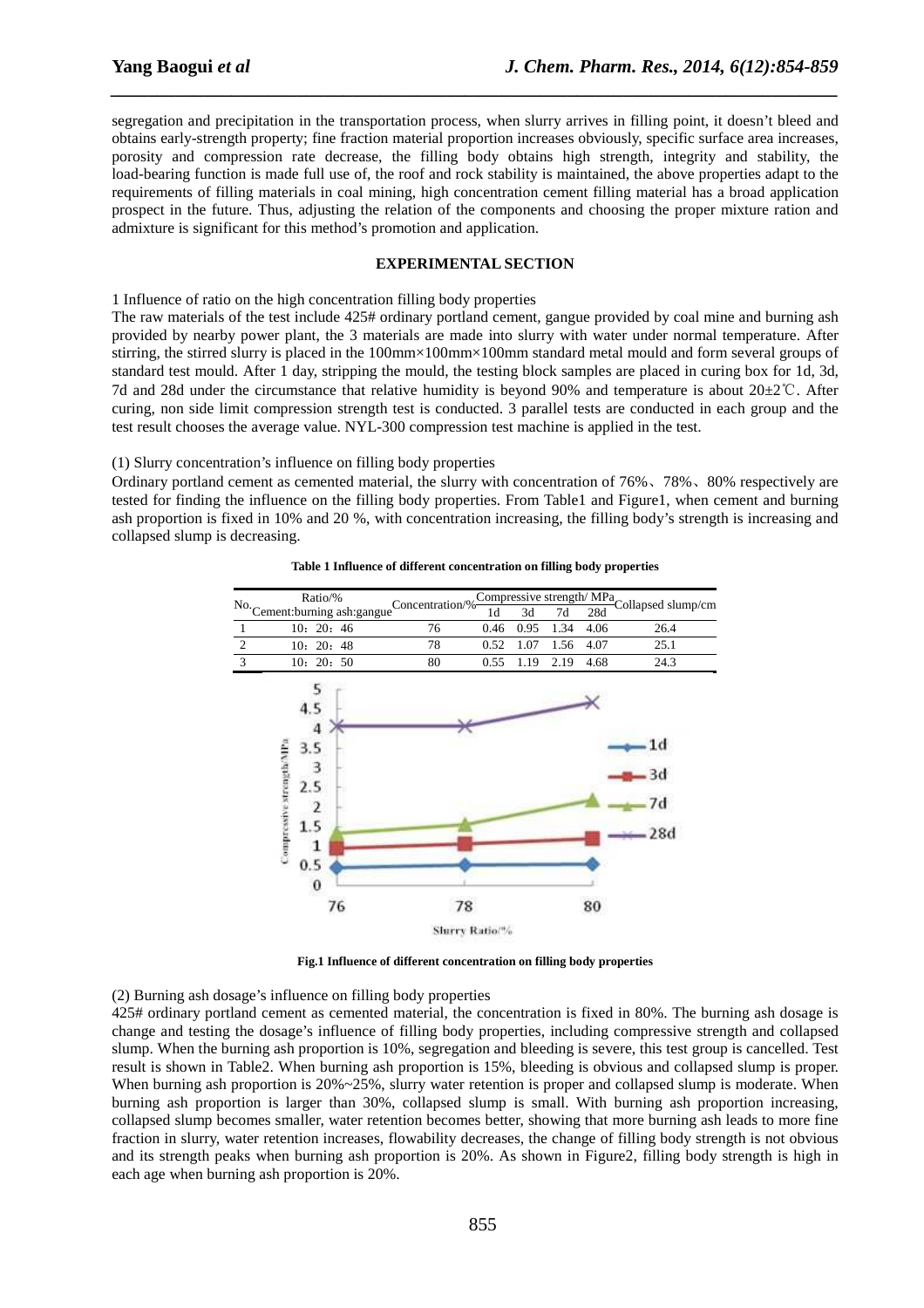

*\_\_\_\_\_\_\_\_\_\_\_\_\_\_\_\_\_\_\_\_\_\_\_\_\_\_\_\_\_\_\_\_\_\_\_\_\_\_\_\_\_\_\_\_\_\_\_\_\_\_\_\_\_\_\_\_\_\_\_\_\_\_\_\_\_\_\_\_\_\_\_\_\_\_\_\_\_\_* **Table 2 Influence of different burning ash ratio on filling body properties** 

**Fig.2 Influence of different burning ash ratio on filling body properties** 

(3) Cement dosage's influence on filling body properties

Ordinary portland cement as cemented material, when the concentration is 80%, cement dosage's influence on filling body properties is tested, test result is shown in Table3. As shown in Table3, when burning ash proportion is fixed in 20%, with ordinary portland cement proportion increasing, gangue proportion decreasing, slurry flowability increases and filling body compressive strength increases.

| Table 3 Influence of different cement ratio on filling body |
|-------------------------------------------------------------|
|-------------------------------------------------------------|

| Ratio/%                         |    |      |                             |                  |      | eConcentration/% $\frac{\text{Compressive strength}/\text{MPa}}{1d}$ Collapsed slump/cm |
|---------------------------------|----|------|-----------------------------|------------------|------|-----------------------------------------------------------------------------------------|
| No. Cement: burning ash: gangue |    |      |                             |                  |      |                                                                                         |
| 6: 20: 54                       | 80 |      | $0.15$ $0.35$ $0.74$ $2.02$ |                  |      | 22.5                                                                                    |
| 7:20:53                         | 80 | 0.27 |                             | $0.60$ 1.19 2.90 |      | 23.5                                                                                    |
| 8:20:52                         | 80 |      | $0.35$ $0.69$ 1.61 4.05     |                  |      | 21.5                                                                                    |
| 9:20:51                         | 80 | 0.40 |                             | 0.78 1.75        | 4.30 | 25                                                                                      |
| 10:20:50                        |    | 0.55 | 1.19                        | 2.19             | 4.68 | 24.3                                                                                    |



**Fig.3 Influence of different cement ratio on filling body** 

In summary, the proper slurry ratio is concluded as ordinary portland cement: burning ash: gangue: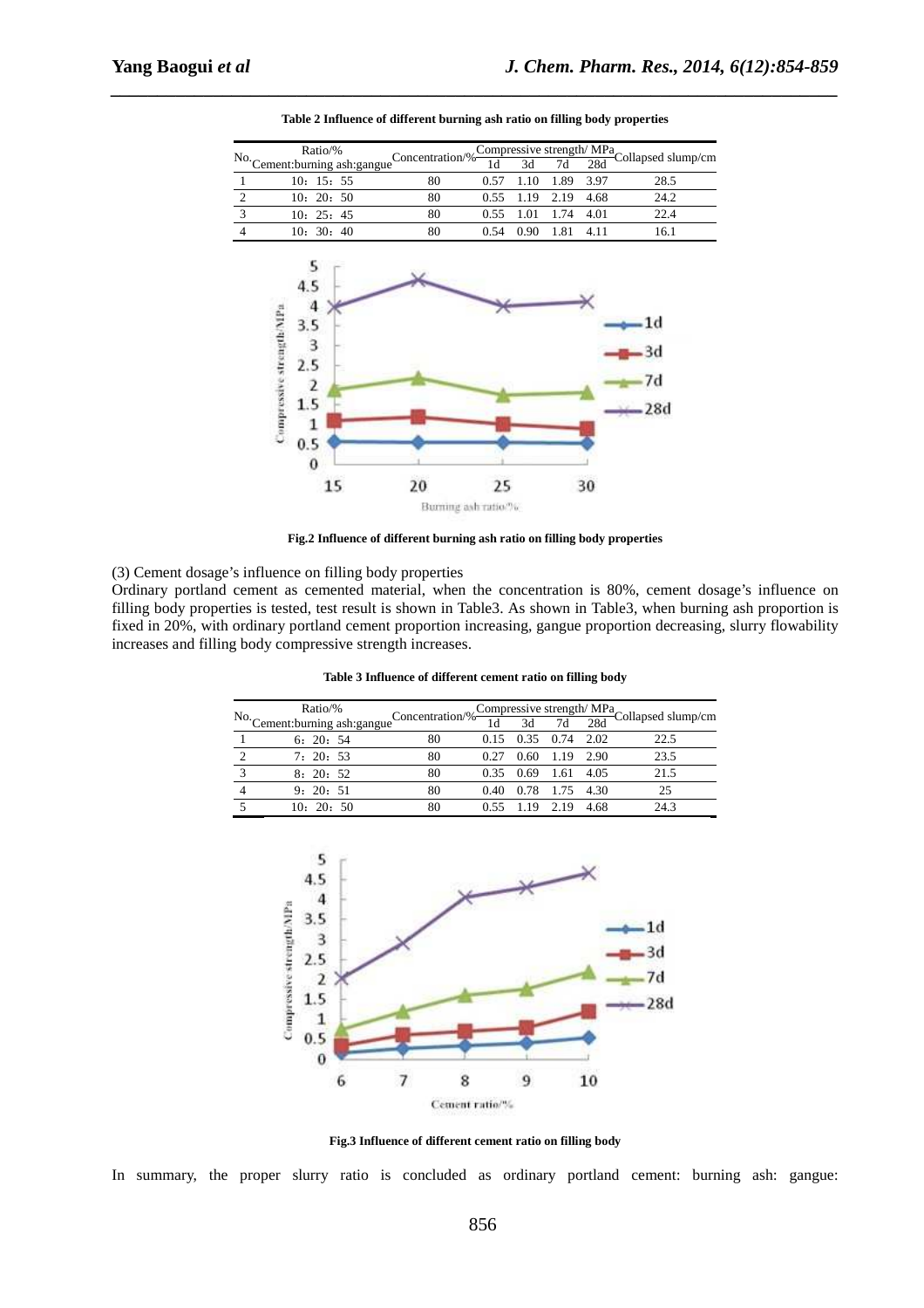water=(8%~10%): (20%~25%): (46%~50%): (20%~24%), the collapsed slump is proper, flowability is good and strength is rational. Among the above ratio tests, the best one is ordinary portland cement: burning ash: gangue: water=10%: 20%: 50%: 20%.

*\_\_\_\_\_\_\_\_\_\_\_\_\_\_\_\_\_\_\_\_\_\_\_\_\_\_\_\_\_\_\_\_\_\_\_\_\_\_\_\_\_\_\_\_\_\_\_\_\_\_\_\_\_\_\_\_\_\_\_\_\_\_\_\_\_\_\_\_\_\_\_\_\_\_\_\_\_\_*

#### 2 Admixture's influence on filling body properties

Admixture is the core factor of filling material, which is capable of adjusting the performance index including filling material mechanic property, engineering property, setting time, water segregation, etc. The test on admixture is based on the filling slurry ratio of *cement: burning ash: gangue: water=10%*:*20%*: *50%*:*20%.* The admixture dosage is percentage of amount of cement and burning ash.

#### (1)Water retaining agent test

Water retaining agent is the first admixture on test and is responsible for improving the properties of segregation, bleeding and settlement of filling material. As Table4 shows that when the dosage of water retaining is 0.06%, slurry segregation is obviously improved and bleeding rate is down to 0.2%. The conclusion is that water retaining agent dosage is fixed in 0.06% and the dosage is applied in the following tests.

**Table 4 Influence of water agent on filling body's segregation and bleeding** 

| Water retaining dosage | 0.01%   | 0.02%          | 0.03%  | 0.04% | 0.05% | 0.06% | 0.07% | 0.1% |
|------------------------|---------|----------------|--------|-------|-------|-------|-------|------|
| Segregation            | Serious | <b>Serious</b> | Slight | None  | None  | None  | None  | None |
| Bleeding rate%         |         |                |        |       |       |       |       | 无    |

### (2)Early strength agent test

To find an efficient and economic early strength applicable to filling material, 3 tests are conducted testing the flowability and setting time. Early strength agent acts as cemented material, so slurry ratio is as *cement: burning ash: water=10%*:*23%*:*20%,* then the properties are tested. As shown in Table5 early strength agent A and B performs good flowability and setting time meets the requirement. Considering in economic aspect, early strength agent A costs lower than B, so early strength agent A is the proper one for high concentration slurry.

| Table 5 Influence of different early strength agent on slurry properties |  |  |  |  |
|--------------------------------------------------------------------------|--|--|--|--|
|--------------------------------------------------------------------------|--|--|--|--|

| Early strength agent   | Dosage | Flowability/mm |            |            | Setting time |       |  |
|------------------------|--------|----------------|------------|------------|--------------|-------|--|
|                        |        | $t=0$          | $t=20$ min | $t=50$ min | Initial      | Final |  |
| Early strength agent A | 0.5%   | 190            | 150        | 120        | 2.2          | 5.3   |  |
| Early strength agent B | 0.5%   | 190            | 160        | 120        | 2.25         |       |  |
| Early strength agent C | 0.5%   | 210            | 200        | 190        | No setting   |       |  |

#### (3) Admixture combined test

Early strength agent and water retaining agent can merely guarantee the suspension property and early strength, high concentration cemented filling places high demands on mould stripping time and final strength, coagulant and water reducing agent is needed to improve the slurry property to meet the requirement. After the dosage of early strength agent and water retaining agent is fixed, combined test is conducted to test the other admixture.

Gangue, burning ash and cement are made into slurry in accordance with the ratio generated from the high concentration cemented filling slurry test, the dosage of admixture is calculated on base of cemented material total amount, the target is testing slurry's collapsed slump, settlement time and compressive strength, whether the properties are ideal is through analyzing the test data, if all the indexes meet the requirement, the test is finished, the dosage of admixture is the most proper choice, if not, the admixture is adjusted and put into test again and again, the admixture dosage is optimized in this pattern till the most proper one is found.

#### **Table 6 The dosage of admixture**

|           | Water retaining agent | Water reducing agent | Coagulant | Early strength agent (ESA) |       |
|-----------|-----------------------|----------------------|-----------|----------------------------|-------|
| Admixture |                       |                      |           | ESA A                      | ESA D |
|           | 0.06%                 | 0.5%                 | 0.01%     | 0.5%                       | 0.04% |
| ∍         | 0.06%                 | 0.4%                 | 0.02%     | 0.5%                       | 0.03% |
|           | 0.06%                 | 0.3%                 | 0.02%     | 0.5%                       | 0.02% |
|           | 0.06%                 | 0.3%                 | 0.03%     | 0.5%                       | 0.02% |
|           | 0.06%                 | 0.2%                 | 0.04%     | 0.5%                       | 0.01% |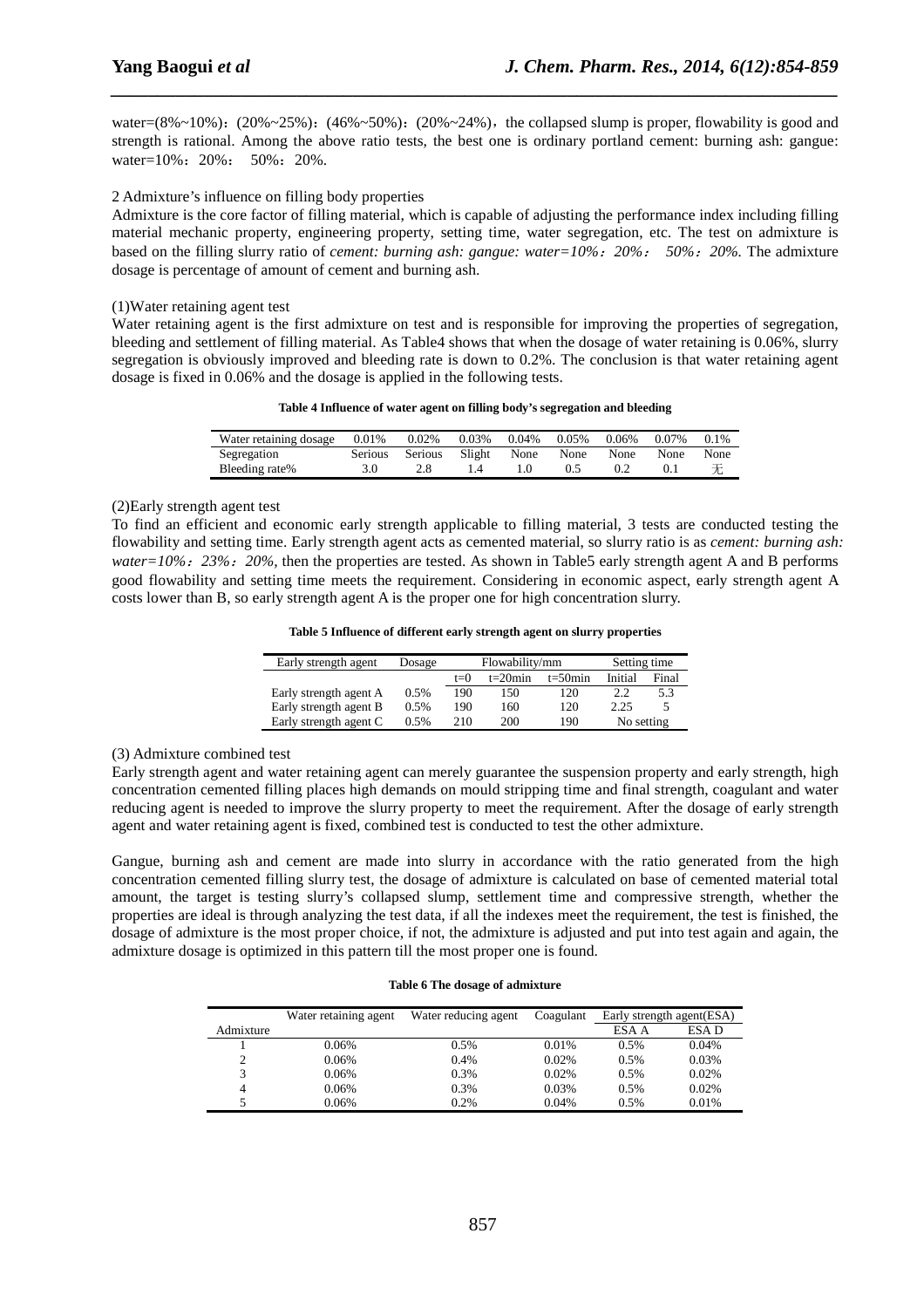| Admixture No.  | Compressive strength |      | Collapsed slump | 2h flowability | Molding time |        |        |
|----------------|----------------------|------|-----------------|----------------|--------------|--------|--------|
|                | 1d                   | 3d   | 7d              | 28d            |              |        |        |
|                | Molding              | 0.31 | 1.05            | 3.22           | 260          | High   | >4h    |
| $\overline{c}$ | 0.27                 | 0.41 | 1.60            | 4.26           | 270          | High   | $<$ 4h |
| 3              | 0.52                 | 1.10 | 2.15            | 4.70           | 275          | High   | $<$ 4h |
| 4              | 0.68                 | 1.40 | 3.15            | 5.20           | 270          | Common | $<$ 4h |
|                | 0.49                 | 1.06 | 2.20            | 4.65           | 275          | Poor   | $<$ 4h |

*\_\_\_\_\_\_\_\_\_\_\_\_\_\_\_\_\_\_\_\_\_\_\_\_\_\_\_\_\_\_\_\_\_\_\_\_\_\_\_\_\_\_\_\_\_\_\_\_\_\_\_\_\_\_\_\_\_\_\_\_\_\_\_\_\_\_\_\_\_\_\_\_\_\_\_\_\_\_* **Table 7 The filling material property test results under the condition of admixture** 

Some conclusions are made from the test results, in the condition of applying No.1 admixture, filling slurry cannot be molding; To prohibit that conditions that filling production stops due to electricity, devices, etc., filling slurry needs to keep flowable within 2 hours, filling slurry doesn't obtain flowability when applying No.4, No.5 admixture; in the condition of applying No.3 admixture, filling slurry obtains good flowability and its compressive strength is larger than that of applying No.2 admixture, so No.3 admixture is the most proper admixture fits the present material.

3 High concentration cemented material transportation resistance loss

To test high concentration cemented materials flowability, ring pipe transportation test is conducted ( $\phi$  150mm), its transportation resistance loss is shown in Table8.

| Slurry sample | Burning ash ratio | Concentration | On-way resistance loss<br>(kPa/m) | Local resistance loss<br>(kPa/m) |
|---------------|-------------------|---------------|-----------------------------------|----------------------------------|
| 1#            |                   | 78.0%         | 3.12                              | 3.49                             |
| 2#            | 18%               | 78.5%         | 3.89                              | 4.36                             |
| 3#            |                   | 79.0%         | 5.43                              | 6.08                             |
| 4#            |                   | 78.0%         | 3.70                              | 4.14                             |
| 5#            | 20%               | 78.5%         | 4.86                              | 5.44                             |
| 6#            |                   | 79.0%         | 6.06                              | 6.79                             |
| 7#            |                   | 78.0%         | 4.18                              | 4.42                             |
| 8#            | 22%               | 78.5%         | 5.74                              | 6.42                             |
| 9#            |                   | 79.0%         | 7.54                              | 7.84                             |

|  |  |  | Table 8 Ring pipe transportation test |  |
|--|--|--|---------------------------------------|--|
|--|--|--|---------------------------------------|--|

From the data in Table8, the transportation resistance of high concentration cemented material is far smaller than that of paste filling material (7-10kPa/m), slurry flowability performs good ensuring the transportation safety and decreasing the pipe consumption. During ring pipe test, the slurry still keep pumpable after standing for 2 hours ensuring the flowability within 2 hours, which further decreases the probability of pipe jam during slurry transportation.

#### **CONCLUSION**

(1) Based on analyzing advantages and disadvantages of paste filling method, putting forward high concentration cemented filling mining technology, high concentration filling slurry is 75%~80% in concentration, slurry transportation resistance is small, filling body strength is high, slurry doesn't need dewatering, filling body's integrity and long-term stability is good.

(2) The proper high concentration cemented slurry ratio is as ordinary portland cement 8%~10%, burning ash 20%~25%, when the slurry ratio is during 75%~80%, slurry flowability is good, strength is proper, the best ratio is ordinary portland cement: burning ash: gangue: water is 10%:20%: 50%:20%.

(3) When the dosage is as water retaining agent: 0.06%, water reducing agent: 0.3%, coagulant: 0.02%, early strength agent A: 0.5%, early strength agent D: 0.02%, the slurry property is the best, collapsed slump>220mm, settlement time<6h, 28d compressive strength>4 MPa, high flowablity within 2h, small segregation, small bleeding and good mixablity.

(4) The transportation resistance of high concentration cemented material is far smaller than that of paste filling material, slurry flowability performs good, meeting the requirements for large flow and long distance transportation in coal mining; the suspension property and homogeneity is good that decreases the probability of pipe jam during slurry transportation and ensures the transportation safety.